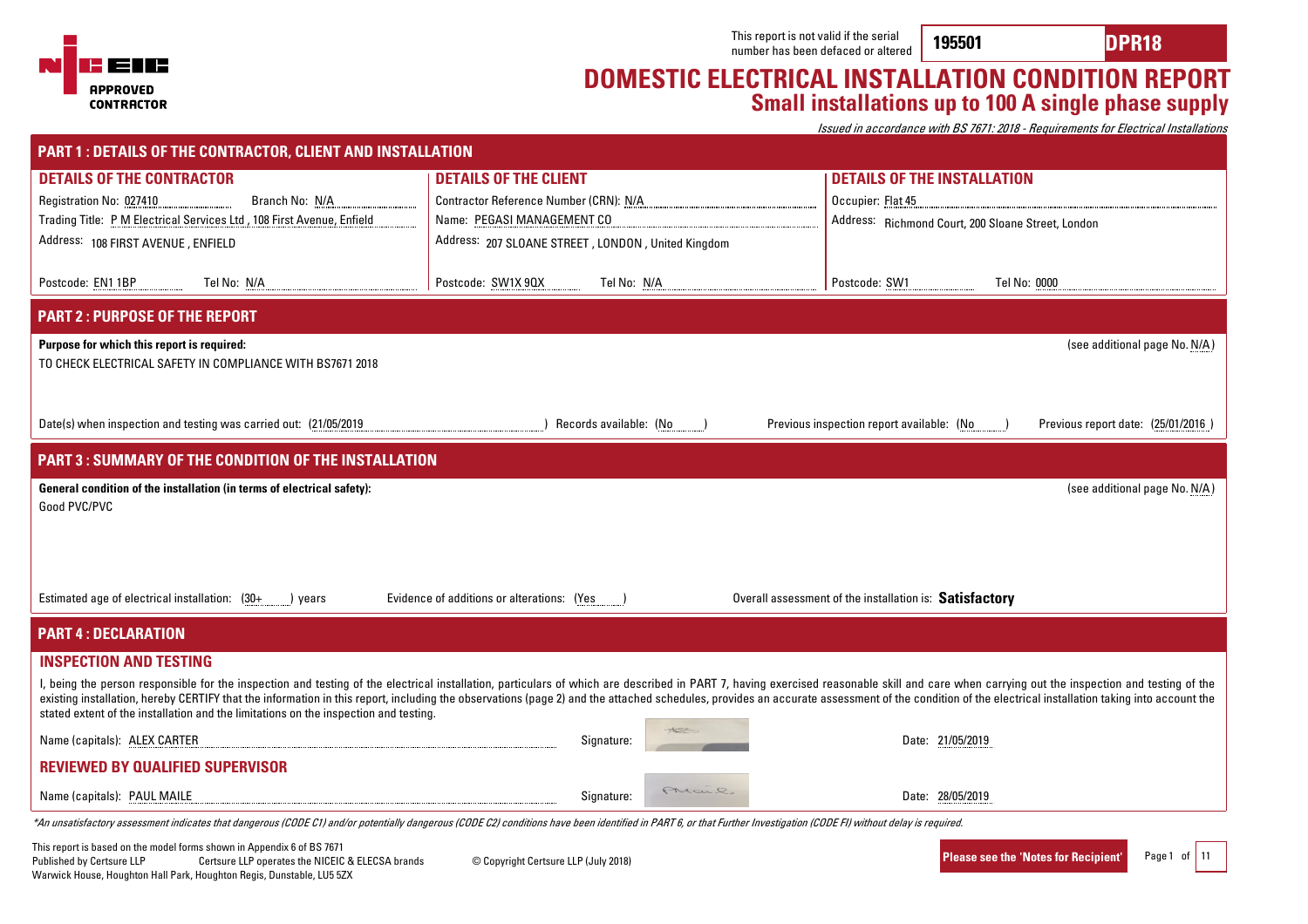

**195501 DPR18**

### **DOMESTIC ELECTRICAL INSTALLATION CONDITION REPORT Small installations up to 100 A single phase supply**

Issued in accordance with BS 7671: 2018 - Requirements for Electrical Installations

| <b>PART 5: NEXT INSPECTION</b>                                                                                                                                                                                                               |                                                                                       |                                                                                  |                                      |      |                                                    |  |
|----------------------------------------------------------------------------------------------------------------------------------------------------------------------------------------------------------------------------------------------|---------------------------------------------------------------------------------------|----------------------------------------------------------------------------------|--------------------------------------|------|----------------------------------------------------|--|
| I/We (as indicated on page 1) recommend, subject to the necessary remedial work being taken, this installation should be further inspected and tested after an interval of not more than<br>wears*<br>5                                      |                                                                                       |                                                                                  |                                      |      |                                                    |  |
| Give reason for recommendation: Visual inspection carried out at change of tenant                                                                                                                                                            |                                                                                       |                                                                                  |                                      |      | (see additional page No. N/A)                      |  |
| <b>PART 6: OBSERVATIONS AND RECOMMENDATIONS FOR ACTIONS TO BE TAKEN</b>                                                                                                                                                                      |                                                                                       |                                                                                  |                                      |      |                                                    |  |
| One of the following Codes, as appropriate, has been allocated to each of the observations made below to<br><b>CODES:</b><br>indicate to the person(s) responsible for the electrical installation the degree of urgency for remedial action | <b>CODE C1 'Danger Present'</b><br>Risk of injury. Immediate remedial action required | <b>CODE C2 'Potentially Dangerous'</b><br><b>Urgent remedial action required</b> | CODE C3<br>'Improvement Recommended' |      | <b>CODE FI</b><br>'Further Investigation Required' |  |
| Referring to the Schedule of Items Inspected (see PART 10), the attached Schedule of Circuit Details and Test Results (see PART 12), and subject to any agreed limitations listed in PART 7:                                                 |                                                                                       |                                                                                  |                                      |      |                                                    |  |
| There are no items adversely affecting electrical safety $\Box$ , OR The following observations and recommendations for action are made:                                                                                                     |                                                                                       |                                                                                  |                                      |      |                                                    |  |
| Item No                                                                                                                                                                                                                                      | Observation(s)                                                                        |                                                                                  |                                      | Code | <b>Location Reference</b>                          |  |
| Fuseboard does not comply with BS7671 2015 Re fire rating                                                                                                                                                                                    |                                                                                       |                                                                                  | C <sub>3</sub>                       |      | Hall cupboard                                      |  |
| N/A                                                                                                                                                                                                                                          |                                                                                       |                                                                                  |                                      | N/A  | N/A                                                |  |
|                                                                                                                                                                                                                                              |                                                                                       |                                                                                  |                                      |      |                                                    |  |
|                                                                                                                                                                                                                                              |                                                                                       |                                                                                  |                                      |      |                                                    |  |
|                                                                                                                                                                                                                                              |                                                                                       |                                                                                  |                                      |      |                                                    |  |
|                                                                                                                                                                                                                                              |                                                                                       |                                                                                  |                                      |      |                                                    |  |
|                                                                                                                                                                                                                                              |                                                                                       |                                                                                  |                                      |      |                                                    |  |
|                                                                                                                                                                                                                                              |                                                                                       |                                                                                  |                                      |      |                                                    |  |
|                                                                                                                                                                                                                                              |                                                                                       |                                                                                  |                                      |      |                                                    |  |
|                                                                                                                                                                                                                                              |                                                                                       |                                                                                  |                                      |      |                                                    |  |
|                                                                                                                                                                                                                                              |                                                                                       |                                                                                  |                                      |      |                                                    |  |
|                                                                                                                                                                                                                                              |                                                                                       |                                                                                  |                                      |      |                                                    |  |
|                                                                                                                                                                                                                                              |                                                                                       |                                                                                  |                                      |      |                                                    |  |
|                                                                                                                                                                                                                                              |                                                                                       |                                                                                  |                                      |      |                                                    |  |
|                                                                                                                                                                                                                                              |                                                                                       |                                                                                  |                                      |      |                                                    |  |
|                                                                                                                                                                                                                                              |                                                                                       |                                                                                  |                                      |      |                                                    |  |
|                                                                                                                                                                                                                                              |                                                                                       |                                                                                  |                                      |      |                                                    |  |
|                                                                                                                                                                                                                                              |                                                                                       |                                                                                  |                                      |      |                                                    |  |
|                                                                                                                                                                                                                                              |                                                                                       |                                                                                  |                                      |      |                                                    |  |
|                                                                                                                                                                                                                                              |                                                                                       |                                                                                  |                                      |      |                                                    |  |
|                                                                                                                                                                                                                                              |                                                                                       |                                                                                  |                                      |      |                                                    |  |
| State page numbers: (N/A<br>Additional pages? (N/A                                                                                                                                                                                           |                                                                                       |                                                                                  |                                      |      |                                                    |  |
| Immediate action required for items:                                                                                                                                                                                                         |                                                                                       | Improvement recommended for items:                                               |                                      |      |                                                    |  |
| Urgent remedial action required for items: (                                                                                                                                                                                                 |                                                                                       | ) Further investigation required for items:                                      |                                      |      |                                                    |  |
| *The proposed date for the next inspection should take into consideration any legislative or licensing requirements and the frequency and quality of maintenance that the installation can reasonably be expected to receive d               |                                                                                       |                                                                                  |                                      |      |                                                    |  |

The period should be agreed between relevant parties.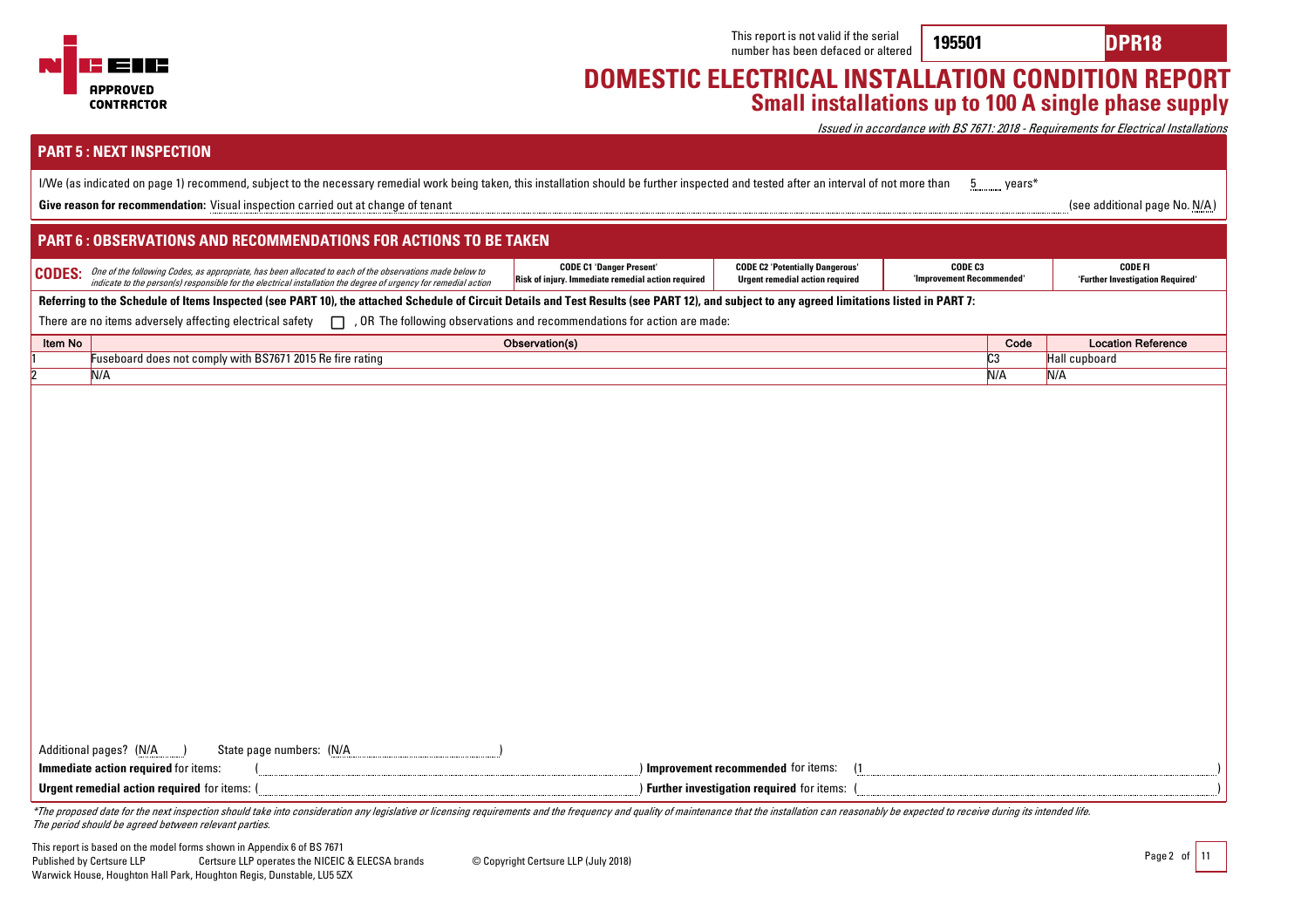

**195501 DPR18**

### **DOMESTIC ELECTRICAL INSTALLATION CONDITION REPORT Small installations up to 100 A single phase supply**

Issued in accordance with BS 7671: 2018 - Requirements for Electrical Installations

**All fields must be completed.** Enter either, as appropriate: 'ノ' if Acceptable condition; 'N/A' if Not applicable; 'LIM' if a Limitation exists; or Code appropriately - CODE or Code appropriately - CODE 'C1', 'C2', 'C3' or 'FI' (codes to be recorded in PART 6,

with additional comments (where appropriate) on attached numbered sheets)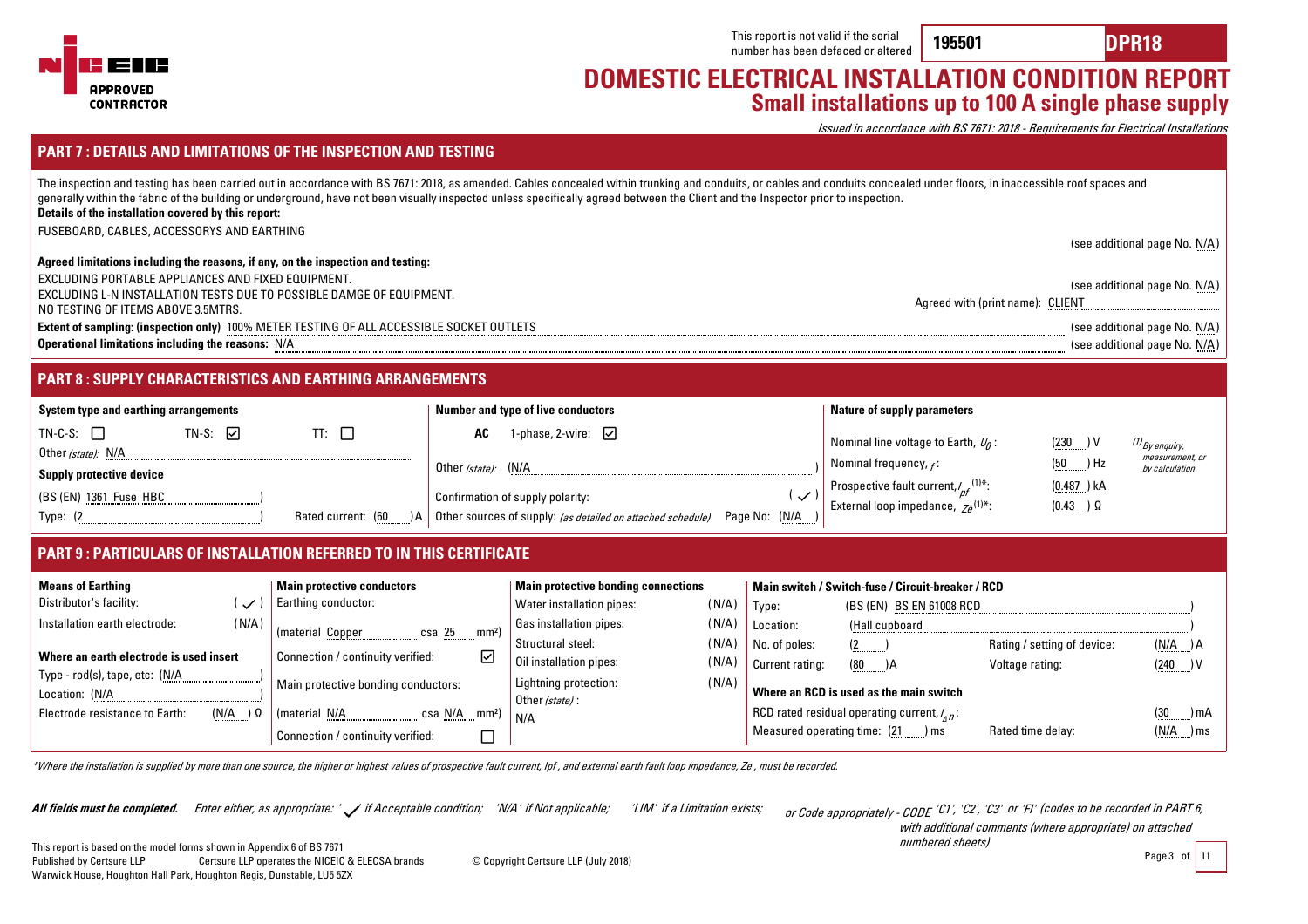

**195501 DPR18**

### **DOMESTIC ELECTRICAL INSTALLATION CONDITION REPORT Small installations up to 100 A single phase supply**

Issued in accordance with BS 7671: 2018 - Requirements for Electrical Installations

#### **PART 10 : SCHEDULE OF ITEMS INSPECTED**

| 1. External condition of intake equipment (visual inspection only)                                                                                 |                          | 4. Consumer unit(s) / Distribution board(s)                                                                                   |                | $ 4.15$ Protection against electromagnetic effects where cables                                                 |                |
|----------------------------------------------------------------------------------------------------------------------------------------------------|--------------------------|-------------------------------------------------------------------------------------------------------------------------------|----------------|-----------------------------------------------------------------------------------------------------------------|----------------|
| (If inadequacies are identified with the intake equipment, it is recommended<br>the person ordering the report informs the appropriate authority.) |                          | 14.1<br>Adequacy of working space / accessibility to<br>consumer unit / distribution board:                                   |                | enter metallic consumer unit / enclosure:<br>$\sim$ ) 4.16 RCDs provided for fault protection - includes RCBOs: | (N/A)<br>(N/A) |
| 1.1 Service cable:                                                                                                                                 | ( / )                    | $ 4.2$ Security of fixing:                                                                                                    | ( / )          | 4.17 RCDs provided for additional protection - includes RCBOs:                                                  | $(\vee)$       |
| 1.2 Service head:                                                                                                                                  | $\overline{\phantom{0}}$ | 4.3 Condition of enclosure(s) in terms of IP rating:                                                                          | ( / )          | 4.18 Confirmation of indication that SPD is functional:                                                         | (N/A)          |
| 1.3 Earthing arrangement:                                                                                                                          | $\checkmark$             | $ 4.4$ Condition of enclosure(s) in terms of fire rating:                                                                     | (C3)           | $\vert$ 4.19 Adequacy of AFDD(s), where specified:                                                              | (N/A)          |
| 1.4 Meter tails:                                                                                                                                   |                          | $\vert$ 4.5 Enclosure not damaged / deteriorated so as to impair safety:                                                      | $\checkmark$   | $\sqrt{4.20}$ Confirmation that conductor connections, including                                                |                |
| a) Cutout fuse to meter                                                                                                                            | $\overline{\phantom{0}}$ | 4.6 Presence of linked main switch:                                                                                           | ( ン )          | connections to busbars, are correctly located in terminals                                                      |                |
| b) Meter to consumer unit                                                                                                                          | $(\checkmark)$           | Operation of main switch(es) (functional check):<br>$ 4.7\rangle$                                                             | ( ン )          | and are tight and secure:                                                                                       | $(\vee)$       |
| 1.5 Metering equipment:                                                                                                                            | しく                       | $\vert$ 4.8 Main switch capable of being secured in the OFF position:                                                         | ( ン )          | 5. Distribution / final circuits                                                                                |                |
| 1.6 Isolator (where present):                                                                                                                      | (N/A)                    | 4.9<br>Operation of circuit-breakers and RCDs to prove                                                                        |                | 5.1 Identification of conductors:                                                                               | $(\vee)$       |
| 2. Presence of adequate arrangements for other sources                                                                                             |                          | disconnection (functional check):                                                                                             | $(\checkmark)$ | 5.2 Cables correctly supported throughout:                                                                      | $(\checkmark)$ |
|                                                                                                                                                    |                          | 4.10 Correct identification of circuits and protective devices:                                                               | ( / )          | 5.3 Condition of insulation of live parts:                                                                      | $(\vee)$       |
| 2.1<br>Adequate arrangements where a generating set operates<br>as a switched alternative to the public supply:                                    | (N/A)                    | 4.11 Presence of appropriate circuit charts, warning and other notices:                                                       |                | 5.4<br>Non-sheathed live conductors protected by enclosure in conduit,                                          |                |
| 2.2 Adequate arrangements where generating set operates in<br>parallel with the public supply:                                                     | (N/A)                    | a) Provision of circuit charts/schedules or equivalent<br>forms of information                                                | $\checkmark$   | ducting or trunking (including confirmation of the integrity of<br>conduit and trunking systems):               | (N/A)          |
| 2.3 Presence of alternative / additional supply warning notices:                                                                                   | (N/A)                    | b) Warning notice of method of isolation where live parts<br>not capable of being isolated by a single device                 | ( ン )          | 5.5<br>Adequacy of cables for current-carrying capacity with regard<br>to the type and nature of installation:  | $(\checkmark)$ |
| 3. Earthing and bonding arrangements                                                                                                               |                          | c) Periodic inspection and testing notice                                                                                     |                | 5.6<br>Adequacy of protective devices; type and rated current for                                               |                |
| 3.1 Presence and condition of distributors earthing arrangement:                                                                                   | $(\checkmark)$           |                                                                                                                               | $(\checkmark)$ | fault protection:                                                                                               | $(\checkmark)$ |
| 3.2<br>Presence and condition of earth electrode connection,                                                                                       |                          | d) Presence of RCD six-monthly notice, where required                                                                         | (C3)           | 5.7 Presence and adequacy of circuit protective conductors:                                                     | $(\checkmark)$ |
| where appropriate:<br>3.3 Confirmation of adequate earthing conductor size:                                                                        | (N/A)<br>$\mathcal{L}$   | e) Warning notice of non-standard (mixed) colours<br>of conductors present                                                    | ( ン )          | 5.8<br>Co-ordination between conductors and overload<br>protection devices:                                     | $(\checkmark)$ |
| 3.4<br>Accessibility and condition of earthing conductor at                                                                                        |                          | f) All other required labelling provided                                                                                      | (N/A)          | 5.9<br>Wiring system(s) appropriate for the type and nature of the                                              |                |
| Main Earthing Terminal (MET):                                                                                                                      | $(\vee)$                 | $\left 4.12\right $ Compatibility of protective device(s), base(s) and other                                                  |                | installation and external influences:                                                                           | $(\checkmark)$ |
| 3.5 Confirmation of adequate main protective bonding conductor sizes:                                                                              | (N/A)                    | components; correct type and rating (no signs of                                                                              |                | 5.10<br>Cables adequately protected against mechanical damage                                                   | $(\vee)$       |
| 3.6 Accessibility and condition of main protective bonding<br>conductor connections:                                                               |                          | unacceptable thermal damage, arcing or overheating):<br>$(N/A)$  4.13 Single-pole switching or protective devices in the line | $(\vee)$       | and abrasion:<br>5.11 Provision of additional protection by 30 mA RCD (see Note):                               |                |
| 3.7<br>Accessibility and condition of other protective                                                                                             |                          | conductors only:                                                                                                              | $(\checkmark)$ | a) For all socket-outlets with a rated current not exceeding 32 A                                               | ( ン )          |
| bonding connections:<br>3.8                                                                                                                        |                          | $(N/A)$  4.14 Protection against mechanical damage where cables<br>enter consumer unit / distribution board:                  | $(\checkmark)$ | b) For mobile equipment not exceeding a rating of 32 A<br>for use outdoors                                      | (N/A)          |
| Provision of earthing and bonding labels at all<br>appropriate locations:                                                                          | ( / )                    |                                                                                                                               |                | c) For cables concealed in walls / partitions at a depth of<br>less than 50 mm                                  | $(\checkmark)$ |

**All fields must be completed.** Enter either, as appropriate: '  $\swarrow$  if Acceptable condition; 'N/A' if Not applicable; 'LIM' if a Limitation exists; or Code appropriately - CODE

or Code appropriately - CODE 'C1', 'C2', 'C3' or 'FI' (codes to be recorded in PART 6, with additional comments (where appropriate) on attached numbered sheets)

Page 4 of 11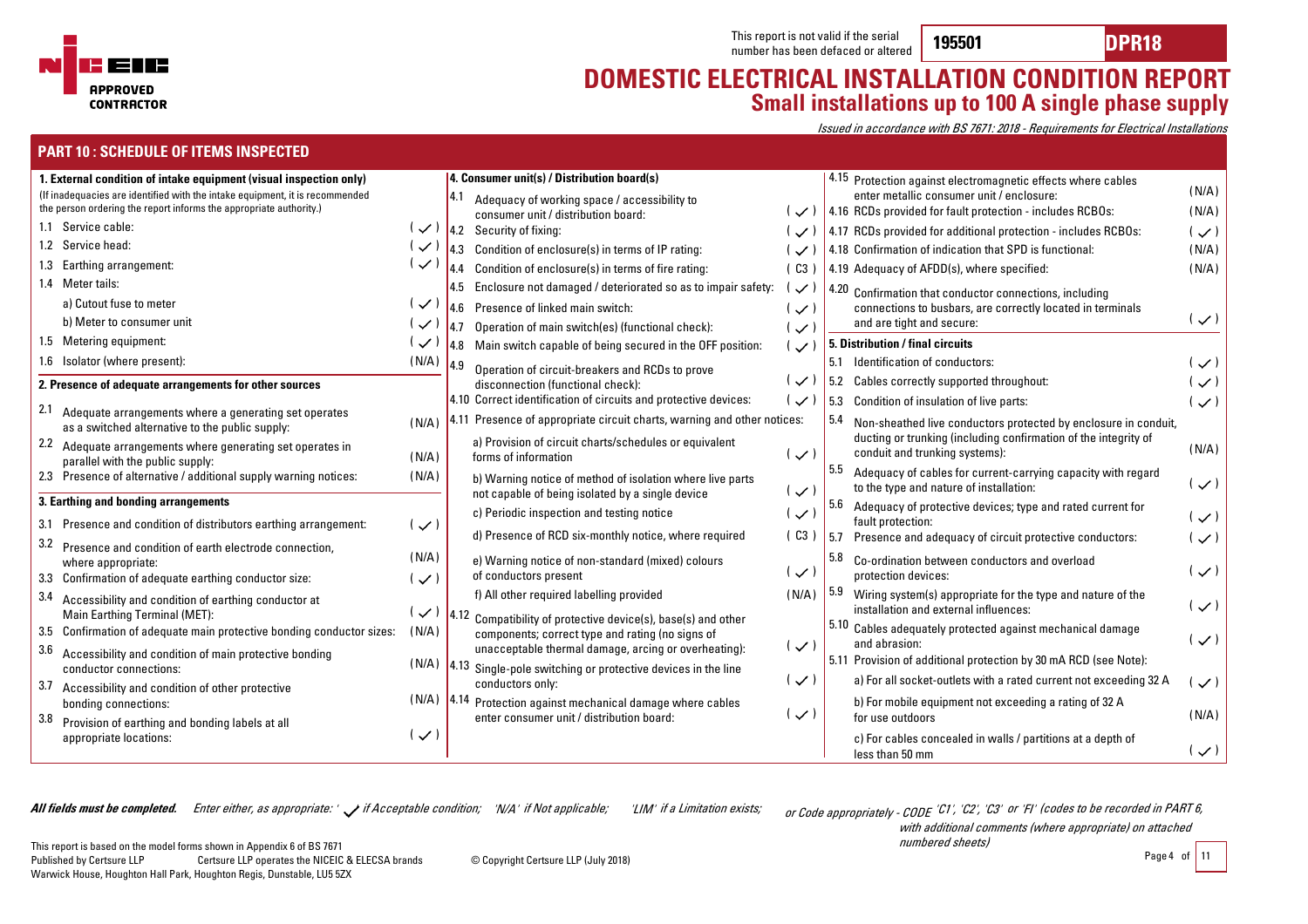

Page No(s): **(4 & 5 )**

**PART 10 : SCHEDULE OF ITEMS INSPECTED**

Page No(s):

### **DOMESTIC ELECTRICAL INSTALLATION CONDITION REPORT Small installations up to 100 A single phase supply**

Issued in accordance with BS 7671: 2018 - Requirements for Electrical Installations

| d) For cables concealed in walls / partitions containing metal<br>parts regardless of depth<br>e) For all AC final circuits supplying luminaires<br>Note: Older installations designed prior to BS 7671: 2008 may not have been provided<br>with RCDs for additional protection.                                                                                                                                                                                                        | (N/A)<br>( / )                                                                        |                    | b) Acceptable location (local / remote)<br>c) Clearly identified by position and / or durable marking(s)<br>6.3 For isolation only:<br>a) Warning label(s) posted in situations where live parts<br>cannot be isolated by the operation of a single device                                                                                                                                                                                                    | $\checkmark$<br>$(\vee)$<br>(N/A)                                                                                        | 8.4                                    | Where used as a protective measure, requirements for<br>SELV or PELV are met:<br>required by BS 7671: 2018:                       | 8.3 Shaver sockets comply with BS EN 61558-2-5 (formerly BS 3535):<br>Presence of supplementary bonding conductors unless not                              | (N/A)<br>( ン )<br>(N/A)                            |  |
|-----------------------------------------------------------------------------------------------------------------------------------------------------------------------------------------------------------------------------------------------------------------------------------------------------------------------------------------------------------------------------------------------------------------------------------------------------------------------------------------|---------------------------------------------------------------------------------------|--------------------|---------------------------------------------------------------------------------------------------------------------------------------------------------------------------------------------------------------------------------------------------------------------------------------------------------------------------------------------------------------------------------------------------------------------------------------------------------------|--------------------------------------------------------------------------------------------------------------------------|----------------------------------------|-----------------------------------------------------------------------------------------------------------------------------------|------------------------------------------------------------------------------------------------------------------------------------------------------------|----------------------------------------------------|--|
| 5.12 Provision of fire barriers, sealing arrangements and protection<br>against thermal effects:<br>5.13 Band II cables segregated / separated from Band I cables:<br>5.14 Cables segregated / separated from communications cabling:<br>5.15 Cables segregated / separated from non-electrical services:                                                                                                                                                                               | ( / )<br>(✓<br>( / )                                                                  | <b>7.2</b><br>17.3 | 7. Current-using equipment (permanently connected)<br>7.1 Condition of equipment in terms of IP rating:<br>Equipment does not constitute a fire hazard:<br>Enclosure not damaged / deteriorated so as to impair safety:                                                                                                                                                                                                                                       | ( ン )<br>$\sim$<br>$\checkmark$                                                                                          | 8.5<br>8.6<br>8.7                      | Low voltage (e.g. 230 volts) socket-outlets sited at least<br>3 m from Zone 1:<br>location in terms of IP rating:                 | Suitability of equipment for external influences for installed<br>Suitability of equipment for installation in a particular zone:                          | $(\checkmark)$<br>$(\checkmark)$<br>$(\checkmark)$ |  |
| 5.16 Termination of cables at enclosures (extent of sampling<br>indicated in PART 7 of the report):<br>a) Connections soundly made and under no undue strain<br>b) No basic insulation of a conductor visible outside enclosure<br>c) Connection of live conductors adequately enclosed<br>d) Adequately connected at point of entry to enclosure<br>5.17 Condition of accessories including socket-outlets, switches<br>and joint boxes is satisfactory:<br>6. Isolation and switching | ( ン )<br>( 〜 )<br>$\checkmark$<br>しン<br>( / )                                         | 7.5<br>l 7.7       | 7.4 Suitability for the environment and external influences:<br>Security of fixing:<br>Cable entry holes in ceiling above luminaires, sized or sealed<br>so as to restrict the spread of fire:<br>List number and location of luminaires inspected<br>on a separate page:<br>Recessed luminaires (downlighters):<br>a) Correct type of lamps fitted<br>b) Installed to minimise build-up of heat<br>c) No signs of overheating to surrounding building fabric | $\mathcal{U}$<br>(✓<br>$(\checkmark)$<br>Page No. (N/A)<br>( / )<br>$\overline{\mathcal{C}}$<br>$\overline{\mathcal{C}}$ | N/A<br>N/A<br>N/A<br>N/A<br>N/A<br>N/A | 9. Other Part 7 special installations or locations                                                                                | List of all other special installations or locations, if any, present:<br>Indicate if the relevant requirements of Part 7 are satisfied and append results | (N/A)<br>(N/A)<br>(N/A)<br>(N/A)<br>(N/A)<br>(N/A) |  |
| (isolation, switching off for mechanical maintenance and functional switching)<br>6.1 In general:<br>a) Presence and condition of appropriate devices<br>b) Correct operation verified<br>6.2 For isolation and switching for mechanical maintenance only:<br>a) Capable of being secured in the OFF position,<br>where appropriate                                                                                                                                                     | $\checkmark$<br>$\checkmark$<br>( ン )                                                 | 8.1                | d) No signs of overheating to conductors / terminations<br>8. Location(s) containing a bath or shower<br>Additional protection by RCD not exceeding 30 mA:<br>a) For low voltage circuits serving the location<br>b) For low voltage circuits passing through Zone 1 and<br>Zone 2 not serving the location                                                                                                                                                   | ( ~ )<br>$\overline{\mathcal{C}}$<br>( / )                                                                               |                                        | of inspection on a separate numbered page.<br><b>SCHEDULE OF ITEMS INSPECTED BY</b><br>Name (capitals): ALEX CARTER<br>Signature: | Date: 21/05/2019                                                                                                                                           |                                                    |  |
|                                                                                                                                                                                                                                                                                                                                                                                                                                                                                         | PART 11 : SCHEDULES AND ADDITIONAL PAGES<br><b>Special installations or locations</b> |                    |                                                                                                                                                                                                                                                                                                                                                                                                                                                               |                                                                                                                          |                                        |                                                                                                                                   |                                                                                                                                                            |                                                    |  |
| <b>Schedule of Inspections</b>                                                                                                                                                                                                                                                                                                                                                                                                                                                          | <b>Schedule of Circuit Details and</b><br><b>Test Results for the installation</b>    |                    | Additional pages, including data<br>sheets for additional sources                                                                                                                                                                                                                                                                                                                                                                                             | (indicated in item 9. above)                                                                                             |                                        |                                                                                                                                   | <b>Continuation sheets</b>                                                                                                                                 |                                                    |  |

The pages identified are an essential part of this report (see Regulation 653.2).

Page No(s): (N/A

**All fields must be completed.** Enter either, as appropriate: '  $\swarrow$  if Acceptable condition; 'N/A' if Not applicable; 'LIM' if a Limitation exists; or Code appropriately - CODE

Page No(s): **(6 )**

or Code appropriately - CODE 'C1', 'C2', 'C3' or 'FI' (codes to be recorded in PART 6, with additional comments (where appropriate) on attached

numbered sheets)

Page No(s):

 $(N/A)$ 

(N/A )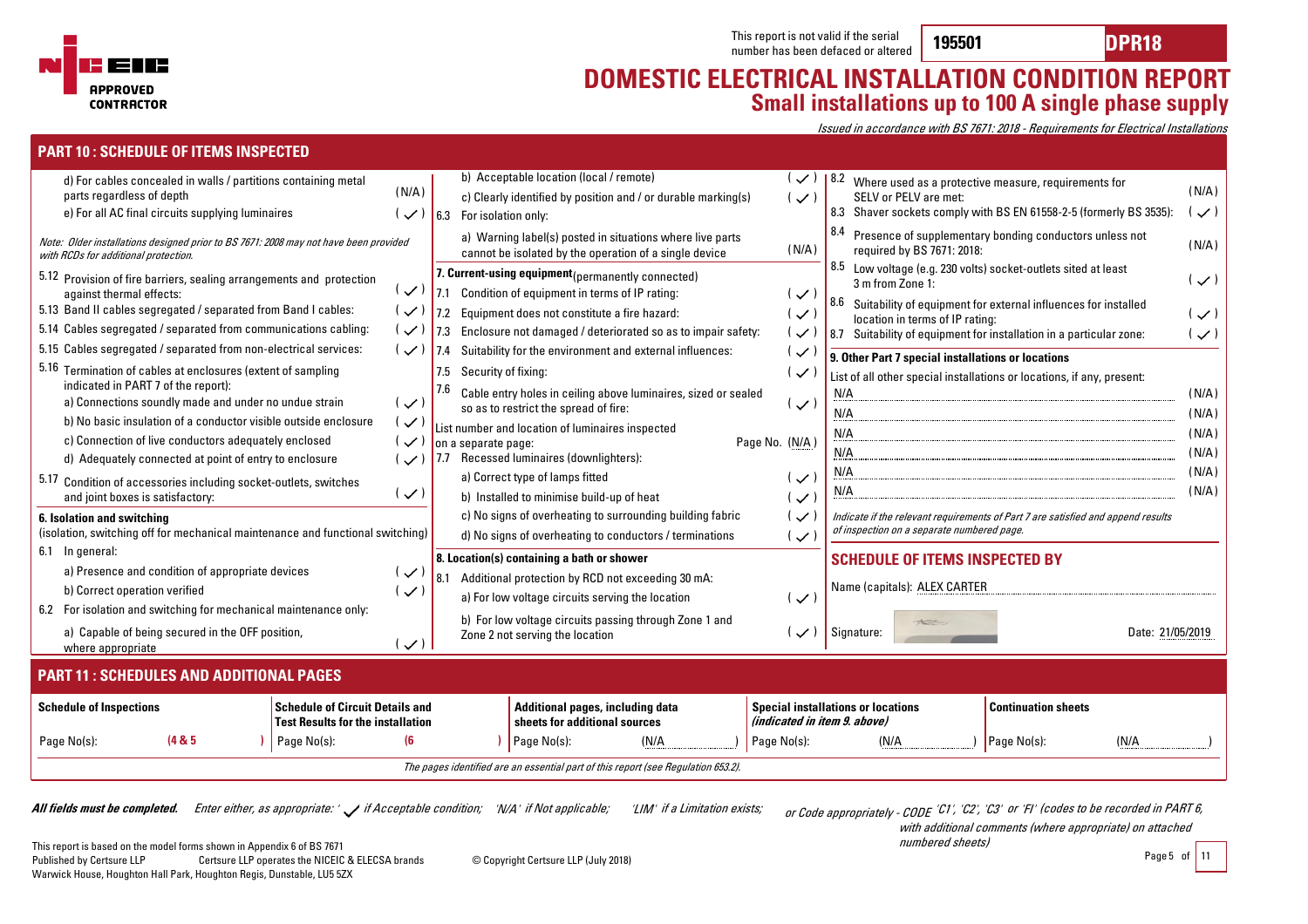

**195501 DPR18**

### **DOMESTIC ELECTRICAL INSTALLATION CONDITION REPORT Small installations up to 100 A single phase supply**

Issued in accordance with BS 7671: 2018 - Requirements for Electrical Installations

|                                                                                                                                                                                              | <b>PART 12: SCHEDULE OF CIRCUIT DETAILS AND TEST RESULTS</b>                                                                                                                                                     |                             |                               |                      |                            |                           |                                      |                                                  | Circuits/equipment vulnerable to damage when testing: N/A |                                                        |                     |                           |                                |                                                              |              |                                                   |             |                                                  |                        |                |                           |                       |          |                                                 |                                                                       |                 |
|----------------------------------------------------------------------------------------------------------------------------------------------------------------------------------------------|------------------------------------------------------------------------------------------------------------------------------------------------------------------------------------------------------------------|-----------------------------|-------------------------------|----------------------|----------------------------|---------------------------|--------------------------------------|--------------------------------------------------|-----------------------------------------------------------|--------------------------------------------------------|---------------------|---------------------------|--------------------------------|--------------------------------------------------------------|--------------|---------------------------------------------------|-------------|--------------------------------------------------|------------------------|----------------|---------------------------|-----------------------|----------|-------------------------------------------------|-----------------------------------------------------------------------|-----------------|
| (B) Thermoplastic cables in<br>C) Thermoplastic cables in<br>(A) Thermoplastic insulated /<br>sheathed cables<br><b>CODES For Type of wiring</b><br>metallic conduit<br>non-metallic conduit |                                                                                                                                                                                                                  |                             |                               |                      |                            |                           |                                      | (D) Thermoplastic cables in<br>metallic trunking |                                                           | $(F)$ Thermoplastic cables in<br>non-metallic trunking |                     |                           | (F) Thermoplastic / SWA cables |                                                              |              | (G) Thermosetting / SWA cables                    |             | (H) Mineral-insulated cables                     |                        |                | $(0)$ other - state $N/A$ |                       |          |                                                 |                                                                       |                 |
|                                                                                                                                                                                              | Circuit description                                                                                                                                                                                              |                             | served                        |                      | Circuit<br>conductor csa   |                           |                                      |                                                  | Protective device                                         |                                                        |                     |                           | <b>RCD</b>                     | Circuit impedances $(\Omega)$                                |              |                                                   |             |                                                  |                        |                | Insulation resistance     |                       |          |                                                 | <b>RCD</b><br>operating                                               | Test<br>buttons |
| Circuit number                                                                                                                                                                               | *Where this consumer unit is remote from the<br>origin of the installation, record details of the<br>circuit supplying this consumer unit on the first<br>line.                                                  | of wiring<br>Codes)<br>see) | Reference Method<br>(BS 7671) | points:<br>Number of |                            |                           | Max. disconnection<br>time (BS 7671) |                                                  | BS (EN)                                                   | Type                                                   | Rating              | Short-circuit<br>capacity | Operating<br>current, IAn      | Maximum permitted<br>Zs for installed<br>protective device** |              | Ring final circuits only<br>(measured end to end) |             | All circuits<br>complete at least<br>one column) |                        | Live /<br>Live | Live<br>Earth             | Test<br>voltage<br>DC | Polarity | Max. measured earth<br>Dault loop impedance, Zs | time                                                                  | RCD AFDD        |
|                                                                                                                                                                                              |                                                                                                                                                                                                                  |                             |                               |                      | Live<br>(mm <sup>2</sup> ) | cpc<br>(mm <sup>2</sup> ) | (s)                                  |                                                  |                                                           |                                                        | (A)                 | (kA)                      | (mA)                           | $(\Omega)$                                                   | (Line)<br>rl | (Neutral)<br>rn                                   | (cpc)<br>rl | $(RI+RI)$                                        | $\mathsf{R}\mathbb{I}$ | $(M\Omega)$    | (M <sub>Ω</sub> )         | (V)                   |          |                                                 | (ms)                                                                  |                 |
| N/A                                                                                                                                                                                          | <b>RCD 30ma Switch</b>                                                                                                                                                                                           |                             |                               | N/A                  | N/A                        | N/A                       | N/A                                  |                                                  |                                                           | N/A                                                    | N/A                 | N/A                       | N/A                            | N/A                                                          | N/A          | N/A                                               | N/A         | N/A                                              | N/A                    | N/A            | N/A                       | N/A                   |          | N/A                                             | N/A                                                                   |                 |
|                                                                                                                                                                                              | Hob                                                                                                                                                                                                              |                             |                               |                      |                            | 2.5                       | 0.4                                  | 3871 MCB                                         |                                                           |                                                        | 32                  |                           | 30                             | 6.83                                                         | N/a          | N/a                                               | N/a         | N/A                                              | Ы.                     | Lim            | $2.5+$                    | 500                   |          | $\sqrt{0.58}$                                   | 21/10                                                                 | $\checkmark$    |
| Þ                                                                                                                                                                                            | Kitchen power                                                                                                                                                                                                    |                             |                               |                      | 2.5                        | 1.5                       | 0.4                                  | 3871 MCB                                         |                                                           |                                                        | 32                  |                           | 30                             | 6.83                                                         | 0.35         | 0.35                                              | 0.60        | N/A                                              | $\mathsf{L}1$          | Lim            | $2.5+$                    | 500                   |          | $\sqrt{0.72}$                                   | 21/10                                                                 | $\checkmark$    |
| h.                                                                                                                                                                                           | Lounge/hall/bed 2 power                                                                                                                                                                                          |                             |                               | l1 1                 | 2.5                        | 1.5                       | 0.4                                  | 3871 MCB                                         |                                                           |                                                        | $\overline{32}$     |                           | 30 <sup>2</sup>                | 6.83                                                         | 0.32         | 0.29                                              | 0.40        | N/A                                              | Ы.                     | Lim            | $2.5+$                    | 500                   |          | $\sqrt{0.59}$                                   | 21/10                                                                 | $\checkmark$    |
|                                                                                                                                                                                              | Bed1 power                                                                                                                                                                                                       |                             |                               |                      | 2.5                        | 1.5                       | 0.4                                  | 3871 MCB                                         |                                                           |                                                        | 32                  |                           | 30                             | 6.83                                                         | 0.26         | 0.23                                              | 0.42        | N/A                                              | Ы.                     | Lim            | $2.5+$                    | 500                   |          | $\sqrt{0.50}$                                   | 21/10                                                                 | $\checkmark$    |
|                                                                                                                                                                                              | Towel rail                                                                                                                                                                                                       |                             |                               |                      | 2.5                        | 1.5                       | 0.4                                  | 60898 MCB                                        |                                                           | R                                                      | 16                  |                           | 30                             | 2.73                                                         | N/a          | N/a                                               | N/a         | N/A                                              | $\mathsf{L}1$          | Lim            | $2.5+$                    | 500                   |          | $\sqrt{0.55}$                                   | 21/10                                                                 | $\checkmark$    |
|                                                                                                                                                                                              | Bedroom 1;2+lounge lights                                                                                                                                                                                        |                             |                               | 15                   | 1.5                        |                           | 0.4                                  | 60898 MCB                                        |                                                           | R                                                      |                     |                           | 30                             | 7.28                                                         | N/a          | N/a                                               | N/a         | N/A                                              | >1                     | Lim            | $2.5+$                    | 500                   |          | $\sqrt{1.12}$                                   | 21/10                                                                 | $\checkmark$    |
|                                                                                                                                                                                              | Hall.kitchen, bathroom lights                                                                                                                                                                                    |                             |                               | 25                   | 1.5                        |                           | $\overline{0.4}$                     | 60898 MCB                                        |                                                           | R                                                      |                     |                           | 30                             | 7.28                                                         | N/a          | N/a                                               | N/a         | N/A                                              | Ь1                     | Lim            | $2.5+$                    | 500                   |          | $\sqrt{0.91}$                                   | 21/10                                                                 | $\checkmark$    |
|                                                                                                                                                                                              | <b>Heating spur</b>                                                                                                                                                                                              |                             |                               |                      | 1.5                        |                           | 0.4                                  | 60898 MCB                                        |                                                           | B                                                      |                     |                           | 30                             | 7.28                                                         | N/a          | N/a                                               | N/a         | N/A                                              | Ы.                     | Lim            | $2.5+$                    | 500                   |          | $\sqrt{0.54}$                                   | 21/10                                                                 | $\checkmark$    |
|                                                                                                                                                                                              | Door bell                                                                                                                                                                                                        |                             |                               |                      | 1.5                        |                           | 0.4                                  | 60898 MCB                                        |                                                           | B                                                      |                     |                           | $\overline{30}$                | 7.28                                                         | N/a          | N/a                                               | N/a         | N/A                                              | Ь1                     | Lim            | $2.5+$                    | 500                   |          | $\sqrt{0.49}$                                   | 21/10                                                                 | $\checkmark$    |
|                                                                                                                                                                                              |                                                                                                                                                                                                                  |                             |                               |                      |                            |                           |                                      |                                                  |                                                           |                                                        |                     |                           |                                |                                                              |              |                                                   |             |                                                  |                        |                |                           |                       |          |                                                 |                                                                       |                 |
| Location of consumer unit: Hall cupboard                                                                                                                                                     |                                                                                                                                                                                                                  |                             |                               |                      |                            |                           |                                      |                                                  |                                                           |                                                        | Designation:DB001-- |                           |                                |                                                              |              |                                                   |             |                                                  |                        |                |                           |                       |          |                                                 | Prospective fault current at consumer unit (where applicable): (0.487 | ) kA            |
|                                                                                                                                                                                              | <b>TESTED BY</b><br>Name (capitals): ALEX CARTER                                                                                                                                                                 |                             |                               |                      |                            |                           |                                      |                                                  | <b>Position: TESTER</b>                                   |                                                        |                     |                           |                                |                                                              |              | Signature:                                        |             | $+2$                                             |                        |                |                           |                       |          | Date: 21/05/2019                                |                                                                       |                 |
|                                                                                                                                                                                              | <b>TEST INSTRUMENTS (enter serial number against each instrument used)</b>                                                                                                                                       |                             |                               |                      |                            |                           |                                      |                                                  |                                                           |                                                        |                     |                           |                                |                                                              |              |                                                   |             |                                                  |                        |                |                           |                       |          |                                                 |                                                                       |                 |
|                                                                                                                                                                                              | Multi-function:<br>1720/101707466                                                                                                                                                                                | Continuity:                 |                               |                      |                            |                           |                                      |                                                  | Insulation resistance:                                    |                                                        |                     |                           |                                | Earth fault loop impedance:                                  |              |                                                   |             | Earth electrode resistance:                      |                        |                |                           | RCD:                  |          |                                                 |                                                                       |                 |
|                                                                                                                                                                                              | ** Where figure is not taken from BS 7671, state source: N/A<br>This report is based on the model forms shown in Appendix 6 of BS 7671                                                                           |                             |                               |                      |                            |                           |                                      |                                                  |                                                           |                                                        |                     |                           |                                |                                                              |              |                                                   |             |                                                  |                        |                |                           |                       |          |                                                 |                                                                       |                 |
|                                                                                                                                                                                              | Page 6 of $11$<br>Certsure LLP operates the NICEIC & ELECSA brands<br>Published by Certsure LLP<br>© Copyright Certsure LLP (July 2018)<br>Warwick House, Houghton Hall Park, Houghton Regis, Dunstable, LU5 5ZX |                             |                               |                      |                            |                           |                                      |                                                  |                                                           |                                                        |                     |                           |                                |                                                              |              |                                                   |             |                                                  |                        |                |                           |                       |          |                                                 |                                                                       |                 |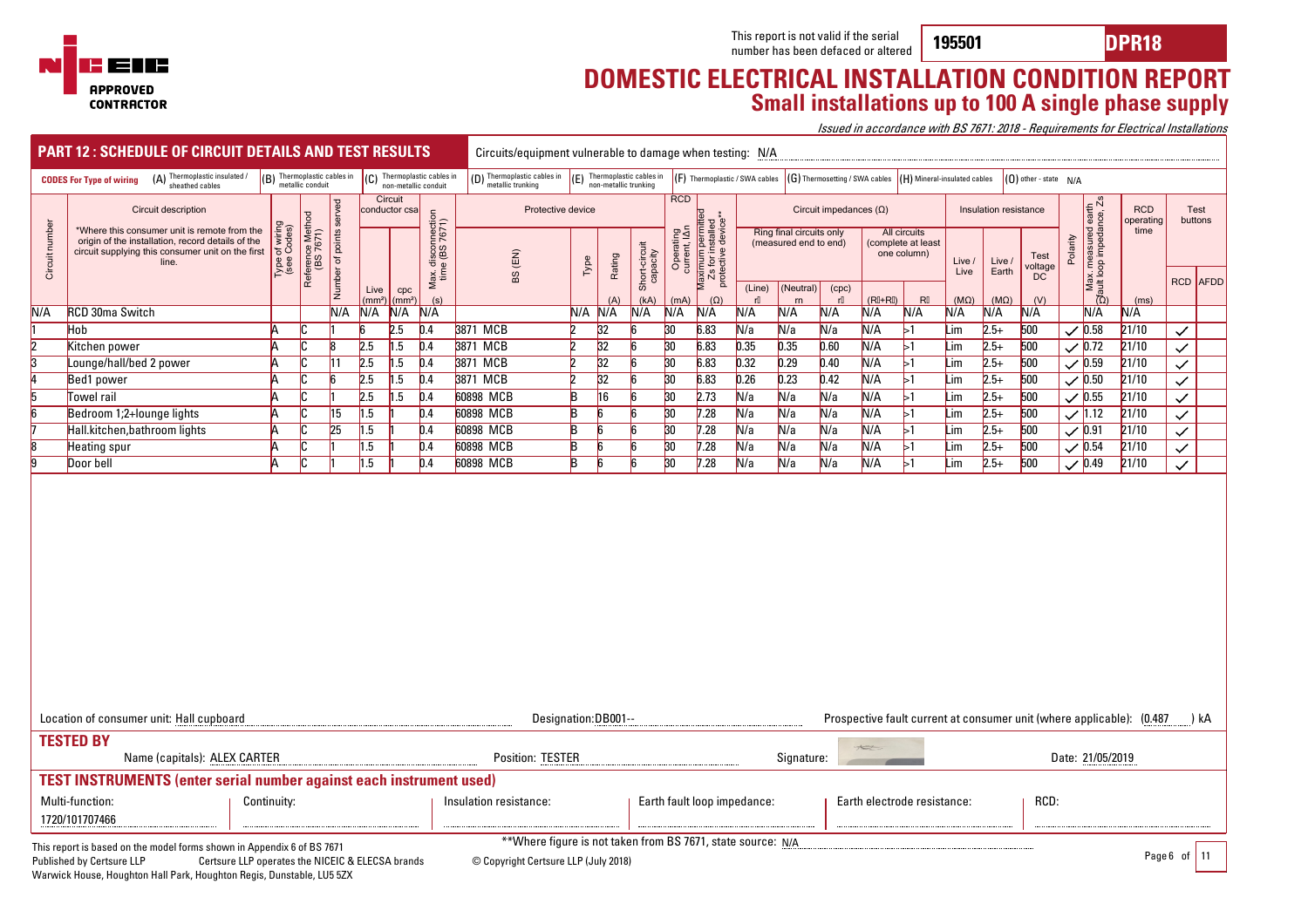**195501 DPR18**

## **DOMESTIC ELECTRICAL INSTALLATION CONDITION REPORT Small installations up to 100 A single phase supply**

<u>s ens</u> **APPROVED CONTRACTOR** 

| <b>ADDITIONAL NOTES</b>       |
|-------------------------------|
|                               |
| N/A                           |
|                               |
|                               |
|                               |
|                               |
|                               |
|                               |
|                               |
|                               |
|                               |
|                               |
|                               |
|                               |
|                               |
|                               |
|                               |
|                               |
|                               |
|                               |
|                               |
|                               |
|                               |
|                               |
|                               |
|                               |
|                               |
|                               |
|                               |
| (see additional page No. N/A) |
|                               |
| $P$ ane 7 of 11               |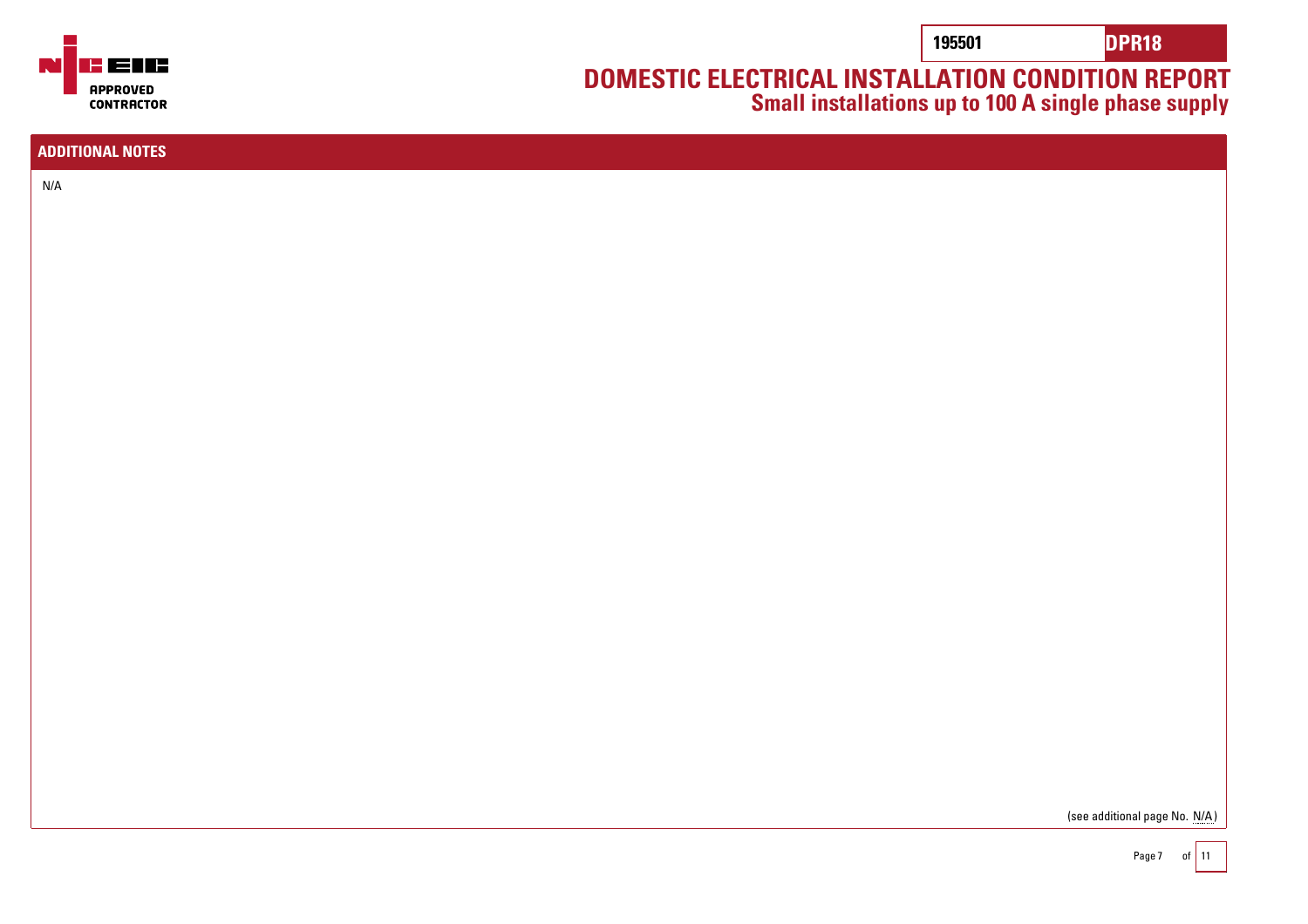# **NOTES FOR RECIPIENT**

### **THIS CONDITION REPORT IS AN IMPORTANT AND VALUABLE DOCUMENT WHICH SHOULD BE RETAINED FOR FUTURE USE**

The purpose of a domestic periodic inspection is to determine, so far as is reasonably practicable, whether the electrical installation of a single dwelling (house or flat) is in a satisfactory condition for continued service. This report provides an assessment of the condition of the electrical installation identified overleaf at the time it was inspected and tested, taking into account the stated extent of the installation and the limitations of the inspection and testing.

The report identifies any damage, deterioration, defects and/or conditions found by the inspector which may give rise to danger (see PART 6), together with any items for which improvement is recommended.

If you were the person ordering this report, but not the user of the installation, you should pass this report, or a full copy of it including these notes, the schedules and additional pages (if any), immediately to the user.

This report should be retained in a safe place and shown to any person inspecting or undertaking further work on the electrical installation in the future. If you later vacate the property, this report will provide the new user with an assessment of the condition of the electrical installation at the time the periodic inspection was carried out.

Where the installation incorporates a residual current device (RCD) there should be a notice at or near the device stating that it should be tested every six months. For safety reasons it is important that this instruction is followed.

For safety reasons, the electrical installation should be re-inspected at appropriate intervals by a skilled person o persons, competent in such work. The recommended date by which the next inspection should be carried out is stated in PART 5 of this report. There should also be a notice at or near the main switchboard or consumer uni indicating when the next inspection of the installation is due. NICEIC\* recommends that you engage the services **of an NICEIC Approved Contractor for the inspection.**

This report has been issued in accordance with the national standard for the safety of electrical installations, BS 7671: 2018 – Requirements for Electrical Installations.

Only an NICEIC Approved Contractor or Conforming Body is authorised to issue this NICEIC Domestic Electrical Installation Condition Report. You should have received the report marked 'Original' and the Approved Contractor should have retained the report marked 'Duplicate'.

This report form is intended to be issued only for the purpose of reporting on the condition of an existing electrical installation and must not be issued to certify new electrical installation work including the replacement of a consumer unit.

The report consists of at least six numbered pages. Additional numbered pages may have been provided to permit further relevant information relating to the installation to be recorded. For installations having more than one consumer unit or more circuits than can be recorded in PART 12, one or more additional Schedules of Circuit Details and Test Results should form part of the report. The report is invalid if any of the schedules identified in PART 10 are missing. The report has a printed seven-digit serial number, which is traceable to the Approved Contractor to which it was supplied by NICEIC.

You should have received the certificate marked 'Original' and the contractor should have retained the certificate \* NICEIC is operated by Certsure LLP, a partnership between the Electrical Contractors' Association and the marked 'Duplicate'.

PART 7 (Details and limitations) should identify fully the extent of the installation covered by this report and any limitations on the inspection and testing. The inspector should have agreed these aspects with the person ordering the report before the inspection was carried out.

Rarely, an operational limitation may have been encountered during the inspection such as inability to gain access to parts of the installation or to an item of equipment. The inspector should have noted any such limitations in PART 7. It should be noted that the greater the limitations applying to a report, the less its value from the safety aspect.

A declaration should have been given by the inspector in PART 4 of the report. The declaration must reflect the statement given in PART 3, which summarises the observations and recommendations made in PART 6. Where one or more observations have been made in PART 6, the Classification code given to each by the inspector indicates the degree of urgency with which remedial action needs to be taken to restore the installation to a safe working condition.

Where the inspector has indicated an observation as code C1 (danger present) the safety of those using the installation is at risk. Wherever practicable, items classified as (C1) should be made safe on discovery, and it is recommended that a skilled person(s) competent in electrical installation work undertakes the necessary remedial work immediately.

Where the inspector has indicated an observation as code C2 (potentially dangerous) the safety of those using the installation may be at risk, and it is recommended that a skilled person competent in electrical installation work undertakes the necessary remedial work as a matter of urgency.

Where the inspector has indicated that an item requires further investigation (FI), the investigation should be carried out without delay to determine whether danger or potential danger exists. For further guidance on the Classification codes, please see the reverse of page 2.

Where the installation can be supplied by more than one source, such as the public supply and a standby generator or microgenerator, this should be identified in PART 8 Supply Characteristics and Earthing Arrangements, and the Schedules of Circuit Details and Test Results (PART 12) compiled accordingly.

Where inadequacies in the intake equipment have been observed (Item 1 of PART 10), the person ordering the inspection should inform the distributor and/or supplier as appropriate.

Should the person ordering this report have reason to believe that it does not reasonably reflect the condition of the electrical installation reported on, that person should in the first instance raise the specific concerns in writing with the Approved Contractor. If the concerns remain unresolved, the person ordering this report may make a formal complaint to NICEIC, for which purpose a complaint form is available on request.

The complaints procedure offered by NICEIC is subject to certain terms and conditions, full details of which are available upon application. NICEIC does not investigate complaints relating to the operational performance of electrical installations (such as lighting levels), or to contractual or commercial issues (such as time or cost).

charity, Electrical Safety First. NICEIC maintains and publishes registers of electrical contractors that it has assessed against particular scheme requirements (including the technical standard of electrical work).

Published by Certsure LLP Certsure LLP operates the NICEIC & ELECSA brands Copyright Certsure LLP (July 2018) Warwick House, Houghton Hall Park, Houghton Regis, Dunstable, LU5 5ZX

For further information about electrical safety and how NICEIC can help you, **www.niceic.com** visit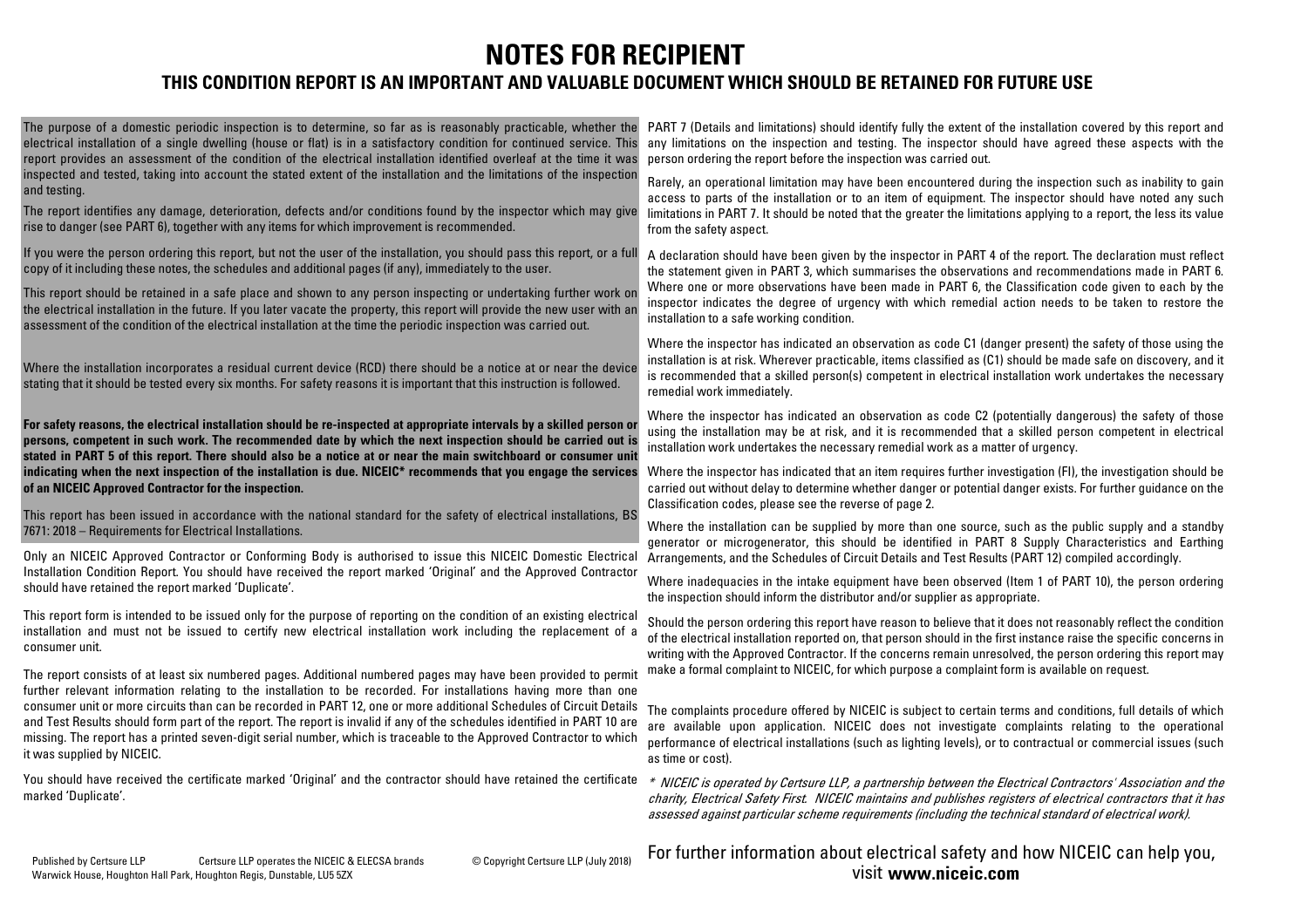# **GUIDANCE FOR RECIPIENTS ON THE CLASSIFICATION CODES**

**Only one Classification code should be given for each recorded Observation**

Where an observation has been given a Classification code C1, the safety of those using the installation is at risk and immediate remedial action is required.

The person ordering the inspection is advised to take action without delay to remedy the observed deficiency in the installation, or to take other appropriate action (such as switching off and isolating the affected part(s) of the installation) to remove the danger. The NICEIC Approved Contractor issuing this report will be able to provide further advice.

NICEIC makes available 'Electrical Danger Notification' forms to enable inspectors to record, and then to communicate to the person ordering the report, any dangerous condition discovered.

#### **Classification code C2 (Potentially dangerous)**

Classification code C2 indicates that, whilst those using the installation may not be at immediate risk, urgent remedial action is required to remove potential danger. The NICEIC Approved Contractor issuing this report will be able to provide further advice.

It is important to note that the recommendation given at PART 5 of this report (Next Inspection) for the maximum interval until the next inspection is conditional upon all items which have been given a Classification code C1 and code C2 being remedied immediately and as a matter of urgency, respectively.

It would not be reasonable for the inspector to indicate that the installation is in a satisfactory condition if any observation in this report has been given a code C1 or code C2 classification.

#### **Classification code C3 (Improvement recommended)**

Where an observation has been given a Classification code C3, the inspection and/or testing has revealed a non-compliance with the current safety standard which, whilst not presenting immediate or potential danger, would result in a significant safety improvement if remedied. Careful consideration should be given to the safety benefits of improving these aspects of the installation. The NICEIC Approved Contractor issuing this report will be able to provide further advice.

#### **Classification code C1 (Danger present) Code FI (Further investigation required without delay)**

It should usually be possible for the inspector to attribute a Classification code to each observation without indicating a need for further investigation.

However, where 'FI' has been entered against an observation the inspector considers that further investigation of that observation is likely to reveal danger or potential danger that, due to the agreed extent or limitations of the inspection and/or testing, could not be fully identified at the time.

It would not be appropriate for the inspector to indicate that the installation is in a satisfactory condition if there is reasonable doubt as to whether danger or potential danger exists. Consequently, where the inspector has indicated 'Further investigation required without delay' (FI) the overall assessment of the installation (PART 3) should be marked as 'Unsatisfactory'.

If the inspector has indicated that an observation requires further investigation without delay, the person ordering this report is advised to arrange for the NICEIC Approved Contractor issuing the report (or another skilled person or persons competent in such work) to undertake further examination of that aspect of the installation as a matter of urgency, to determine whether or not danger or potential danger exists.

#### **Further information**

Further information on the application of Classification codes, primarily aimed at inspectors but of possible interest to persons ordering condition reports, can be found in Electrical Safety First's Best Practice Guide No 4 Electrical installation condition reporting: Classification Codes for domestic and similar electrical installations. The guide can be viewed or downloaded free of charge from www.electricalsafetyfirst.org.uk

For further information about electrical safety and how NICEIC can help you, visit **www.niceic.com**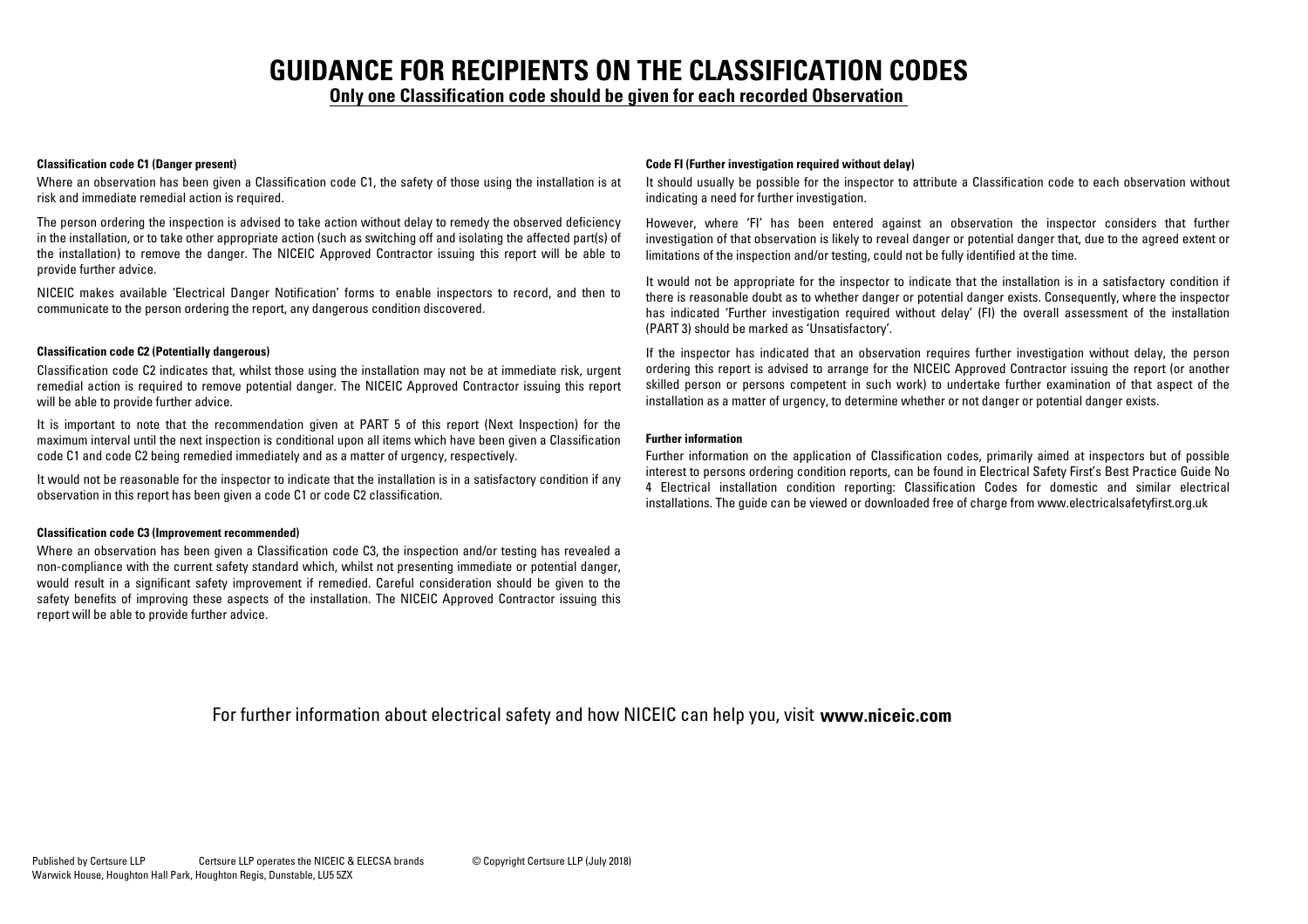

**DOMESTIC ELECTRICAL INSTALLATION CONDITION REPORT Small installations up to 100 A single phase supply**

**AGREED LIMITATIONS INCLUDING THE REASONS, IF ANY, ON THE INSPECTION AND TESTING - CONTINUED**

VISUAL INSPECTION ONLY OF SUPPLIERS TERMINAL EQUIPMENT. NO DISTURBANCE OF BUILDING FABRIC

(see additional page No. N/A)